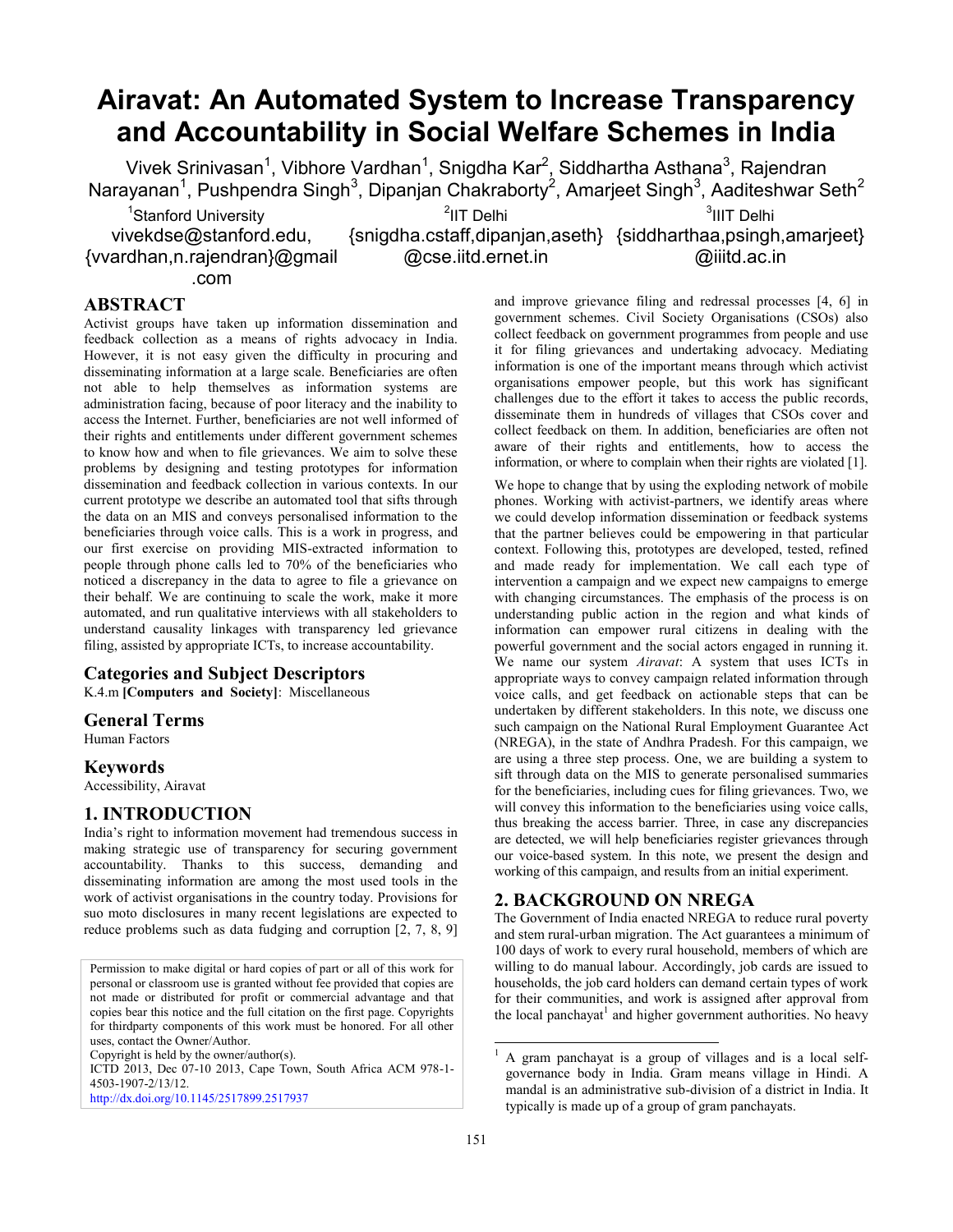machinery is allowed, and the work cannot be outsourced to a contractor [5]. The Act provides for unemployment allowance in case the state is not able to give the household the minimum number of guaranteed work-days. Besides, the Act provides for basic work-site facilities like drinking water, toilets and creches. The broad process-flow for this scheme is (also see Figure 1):

- Eligible workers demand work.
- Job is opened in the village.
- Workers are assigned work.
- Attendance is recorded in on-site muster-rolls.
- Measurement of the work is done and the wages are determined proportionally.
- Pay-order is generated and payment is received through bank accounts or post offices or payment agencies. This must happen within 14 days from the date of completion of the assigned work.



**Figure 1: The different stages in NREGA workflow.** 

#### **2.1 Problems with the Implementation**

While the scheme sounds good on paper, several implementation problems have come to light. People are often not aware of their rights and entitlements such as how to apply for a job card, the fact that work can be demanded, access to unemployment allowance in case the state is not been able to provide work, etc [1]. Attendance and payment related documents can be fudged, especially when offline data entry systems are used [2, 7, 8, 9]. For example, 63% of the respondents in an audit programme reported that muster-rolls were never filled on-site [12]. Frequent problems are also discovered on complaints of delayed payments, ghost workers, work not opening in certain villages, bias in allotting work, measurements of work not being carried out, and machinery and contractors being used at the work-sites [11, 12, 10].

#### **2.2 Solutions in the Law**

To guard against the problems mentioned above, the law recommends transparency measures such as wall-writings about projects and employment on panchayat office walls, and extensive MIS tracking of the scheme with information on job-cards, workallocation, muster-rolls and payments. In most cases, paper-based data recording is done on site, and later converted to digital. Accountability measures are recommended such as filing of grievances online on the MIS portals or via phone helplines, with redressal guaranteed within a fixed time-frame. The government also engages NGOs to undertake social audit and report any inconsistencies.

#### **2.3 Incompleteness**

CSOs have pointed out that these solutions are however not enough.

- **Accessibility issues:** As discussed earlier, simply making all data accessible via an MIS is not enough. Most beneficiaries cannot directly access the MIS due to illiteracy and poor Internet connectivity, and need a different communication interface, or have to rely on intermediaries such as NGOs and social workers to help them.
- **Empowerment and awareness issues:** Beneficiaries are not well aware of the provisions of the schemes, mechanisms for grievance redressal, and helpline operators are infamous for having an indifferent attitude towards the rural poor and are often misinformed themselves.
- **Workflow based verification:** Most lapses happen when beneficiaries are either not able to get their demand for work registered, or the data recorded about work done and workers registered at sites do not match the actual reality, or the payments recorded do not match the actual payments made. Therefore the data recorded on the MIS needs to be analysed via a stateful workflow engine, and verified against the realities on the ground.
- **Scalability of social audit:** The government mandates NGOled social audit of NREGA, and some states such as Andhra Pradesh have been able to achieve a significant coverage, but social audit is expensive in terms of manpower since door to door surveys are undertaken to match recorded data with actual interviews of people.

In the next section, we describe how we aim to bridge these gaps through an ICT-led intervention meshed closely with on-ground processes for stakeholder engagement.

#### **3. SOLUTION OVERVIEW**

We broadly follow a three step process: Get data from the MIS to generate personalised summaries for the beneficiaries by modelling the workflow outlined in Figure 1, convey the information to the beneficiaries over voice calls, and in case of any discrepancies to help the beneficiaries file grievances. Our hope is that when beneficiaries are better informed of the data recorded officially on the MIS, they will discover potential discrepancies, and demand resolution.

Our design is motivated by several reasons. The choice of using IVR (interactive voice response) systems seems appropriate since voice connectivity in India is now widespread, barring the very poor most households at the BoP own mobile phones, and the voice medium is accessible to even poorly literate people. The actual architecture of picking up data from the MIS and feeding back valid grievances, provides a seamless connect with the systems that the government is putting in place. The functionality we are building only complements and does not overlap the systems already being put in place by the government. Finally, the training and field processes required to implement the system are simple and can be taken up by NGOs or social enterprises in a scalable manner.

We found an appropriate pilot geography in the state of Andhra Pradesh. AP has one of the most extensive MIS systems that is regularly updated, and also features an elaborate grievance redressal mechanism. Our contacts in the AP government facilitated API access to the MIS and grievance filing, which makes integration easy. Our work currently is constrained to the a single mandal, where we have good field partners who have helped us to engage with the community.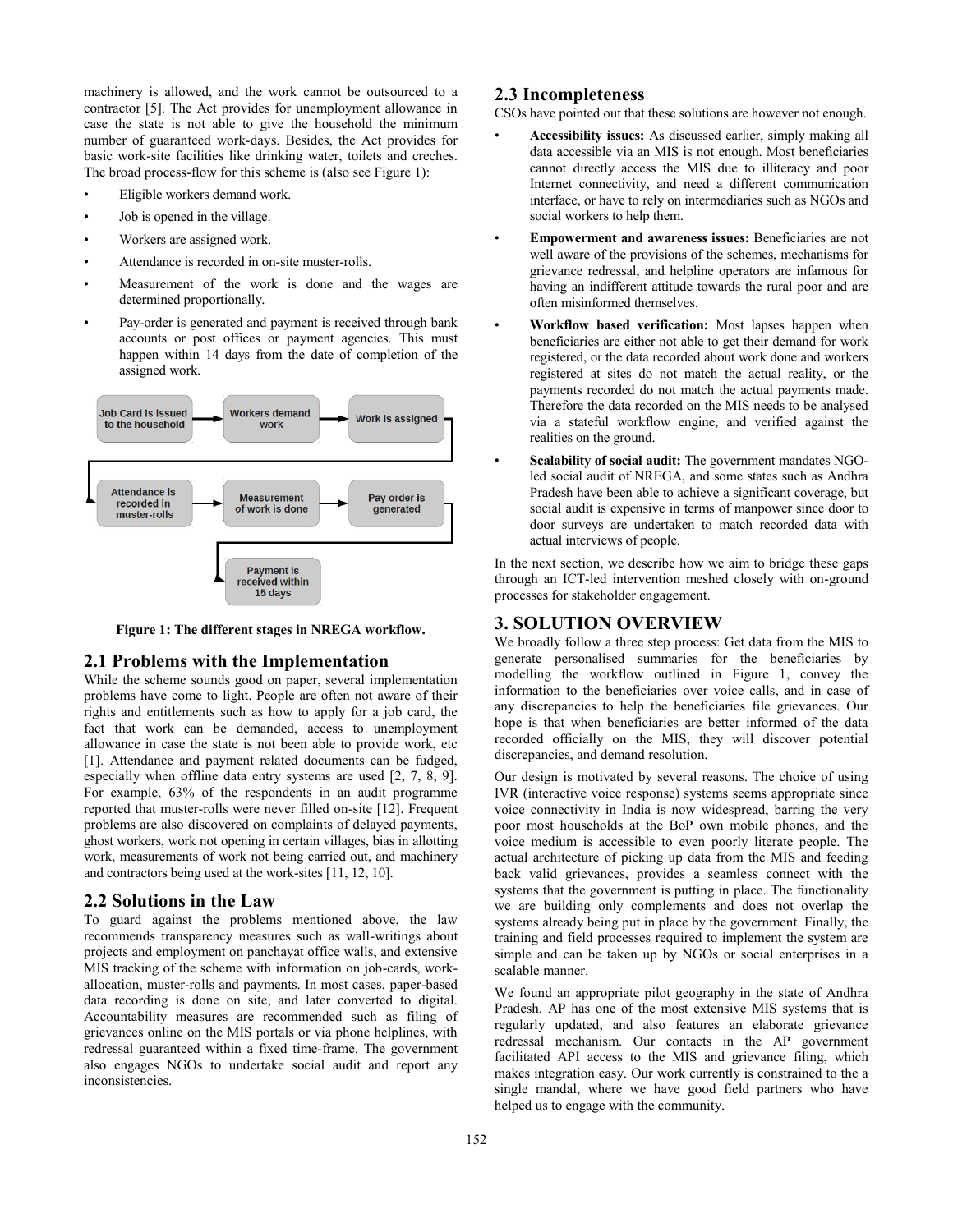Our field process begins with populating an address-book of beneficiaries in a particular geography, using smartphones for data entry. This is a one-time process that needs to be done manually for each beneficiary. The address-book contains job card numbers, phone numbers, name among other demographic details of the beneficiaries. Next our system uses the job card number to grab data from the NREGA MIS and disseminate personalised information to the beneficiaries over voice calls. Depending on the stage of each beneficiary, the voice calls may advise people to register demand for work, or provide updates on the number of days of employment recorded on the MIS, information on wage disbursements recorded on the MIS, etc, and seek feedback. The feedback may be to actually register demand, or file grievances in case the beneficiary discovers a discrepancy. Simple DTMF input is used to capture this feedback. We next describe the process in more detail:

- **Information Dissemination:** The automated system queries the MIS for updates against the job-cards registered with us. On finding an update, the system schedules an automated voice-call to the participants informing them of the updates. Some examples of updates in this context are work demand registered, work has been allocated, muster-roll has been updated, pay-order has been generated.
- **Grievance Registration:** IVR menus navigable through DTMF inputs are used to collect information about grievances. Grievance registration can either be initiated by the participant (the participant calls the system and navigates a menu to register grievance) or by our system (participant detects a conflict in the automated update delivered). Grievances thus captured are transcribed by a human operator, and pushed into the government's online grievance registration system. Our system keeps track of the state of each participant, which makes grievance filing easier: each participant may be in one of the following states (Figure 2): job card has/has not been issued, registered/not registered work demand, allotted/not allotted work, paid/awaiting payment, awaiting a grievance redressal. After a grievance has been filed, our system keeps the participant updated about the status of the grievance displayed on the MIS through voice-calls.
- **Trend Detection and Profiling Module:** We plan to use the MIS to maintain group level profiles for each village, mandal and district. This will help detect trends, for example, to flag geographies which seem to have a trend of no work opening, delayed payments or low NREGA enrolment. Maintaining this information will help us identify bias in work allocation or if the implementation of the scheme in certain places is below par.
- **Scaled Information Verification:** Social audit is expensive in terms of manpower. Our system can be used to do information verification at scale. The system will use the data from the MIS and from the Profiling Module to intelligently find anomalies and verify them from the beneficiaries.

#### **3.1 Challenges**

We are facing several challenges while building the system.

Power sensitivities: It has been observed that many participants are reluctant to file complaints, possibly fearing backlash from those with entrenched interests in maintaining the status quo of corruption. In such cases it might be difficult to persuade the participants to file complaints.



**Figure 2: An example of states where a beneficiary can be in NREGA. There are several other states possible besides these.** 

- **Inexperience with technology**: The target audience for the system are manual labourers with no substantial exposure to Information Technology. Conveying and collecting information to them through automated IVR may be a challenge that could require training. It will be interesting to see if the incentive of remaining updated and getting their grievances redressed helps the participants self-train themselves.
- **Changing phone numbers:** Rural India has a trend that people change phone numbers often to switch to network providers with better short term deals. Having built an address book with phone numbers, it will be difficult if a vast number of participants change their phone numbers. It will be interesting to see if the value provided to the participants is enough to motivate them to update us with their changing phone numbers.

# **4. CURRENT STATUS**

We are piloting the system in a single mandal in Andhra Pradesh. Using an ODK [3] application we have enrolled over 1,000 participants from 6 gram panchayats in the programme through door to door data collection. These participants are now receiving automated voice calls on general awareness of NREGA.

# **4.1 Grievance Reporting**

Before starting with an automated IVR system, we ran a manual survey over phone to collect grievances. This manual exercise is intended to help identify the rights wordings to use for the survey, and also how many questions to ask the people to ensure that the beneficiaries do not get confused. There are three questions we are interested at this stage to be able to identify potential grievances: If payment has not been received for work done, if full payment has not been received for work done, or if the field assistant (FA) has not come to collect demand for work in the last week. We prepared three different scripts to ask these questions, each addressed to a different set of beneficiaries. Two scripts asked all